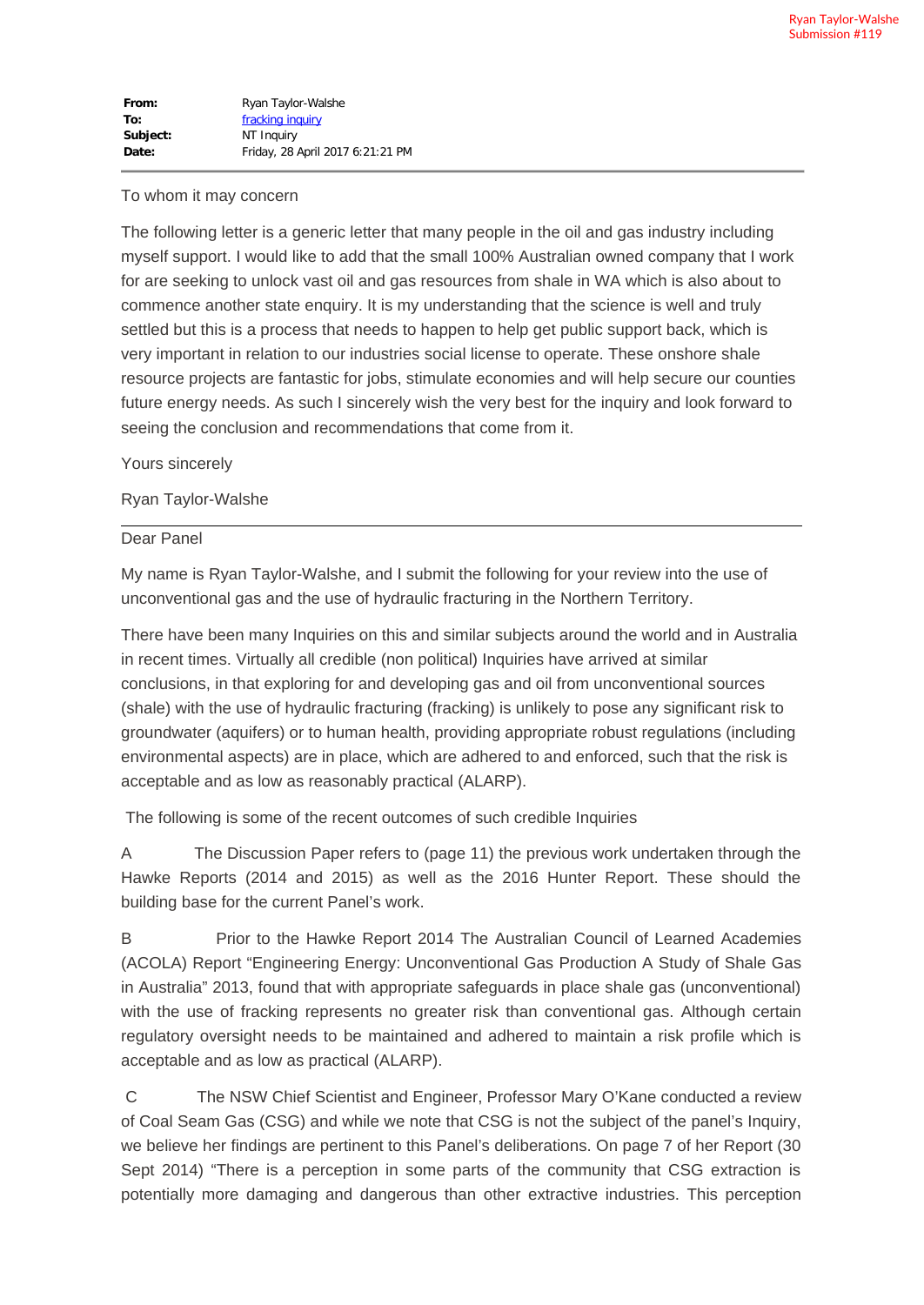was heightened following the release of the American movie Gasland in 2010. The Review examined this issue in detail and concluded that while the CSG industry has several aspects that need careful attention, as do almost all industries, it is not significantly more likely to be more damaging or dangerous than other extractive industries". The relevancy is twofold, in that the NSW Chief Scientist and Engineer's Review debunked the hype associated with the movie Gasland, and recognised each extractive industry has its own unique characteristics which must be recognised, managed and regulated appropriately to achieve ALARP.

D The Western Australian Upper House reviewed the issue of fracking, and after two years of examining evidence etc. concluded (Nov 15) that fracking can be carried out safely if regulated appropriately. It found the impact on human health and the environment were 'negligible' despite widespread concerns about the practice.

E The South Australian (SA) Natural Resources Committee recently completed a two year Inquiry into unconventional gas and the use of fracking, and issued it's final Report on 30 November 2016. It's key recommendation against it's first Term of Reference was that unconventional gas (fracking) is unlikely to have any impact on groundwater (aquifers).

F As mentioned, there have been many Inquiries worldwide, but the UK is also very relevant to Australia, as its ownership to mineral rights is similar to Australia. The UK had a very rigorous inquiry carried out by the Royal Society and the Royal Academy of Engineering specifically to do a report on hydraulic fracturing and shale gas. Professor Sir Mark Walport UK Chief Scientist gave a speech predominantly focussed on Risk and Innovation in Germany in September 2014, summed up the findings, with the following

"There are really 3 science and engineering concerns about hydraulic fracturing (fracking). The first of these is: will it cause earth tremors? The second is: will you get contamination of the water table? And the third is: will there be fugitive release of the methane gas? (In other words if you leak all the gas then you lose the advantage of it as a fossil fuel). And what the science and the engineering tells you is that this is a drilling technology and no drilling technology is completely risk-free. **But if it is done well, if it is engineered well, if it is governed well, then it is as safe as any other form of drilling**, recognising that there is no 'free lunch', there is nothing that is completely risk-free." He went on to note

"Those are the engineering concerns, and that's what the Royal Academy of Engineers' report said and actually multiple other reports have all essentially said the same thing. But the public or publics who are protesting, at least in some parts of the world, about fracking are coming at in from a different angle. They're coming at it from the values angle and from the 'my pain, your gain' angle. And so there's a group that dislike fracking because they dislike fossil fuels, there's another group that dislike fracking because they actually just don't like big companies, and then there's a third group who just don't want the inconvenience of having something industrial happening in their back yard." The referenced speech can be found here http://bit.ly/1CVyur7

In line with the UK Inquiry and the recommended outcomes, the UK Infrastructure Bill 2014- 15, was passed through the UK Parliament, and it, which among other things will permit fracking below 300 meters in the UK.

It is on this basis that I urge the Panel to adopt a factual and evidence based approach toward assessing the potential risks regarding the exploration for and the development of